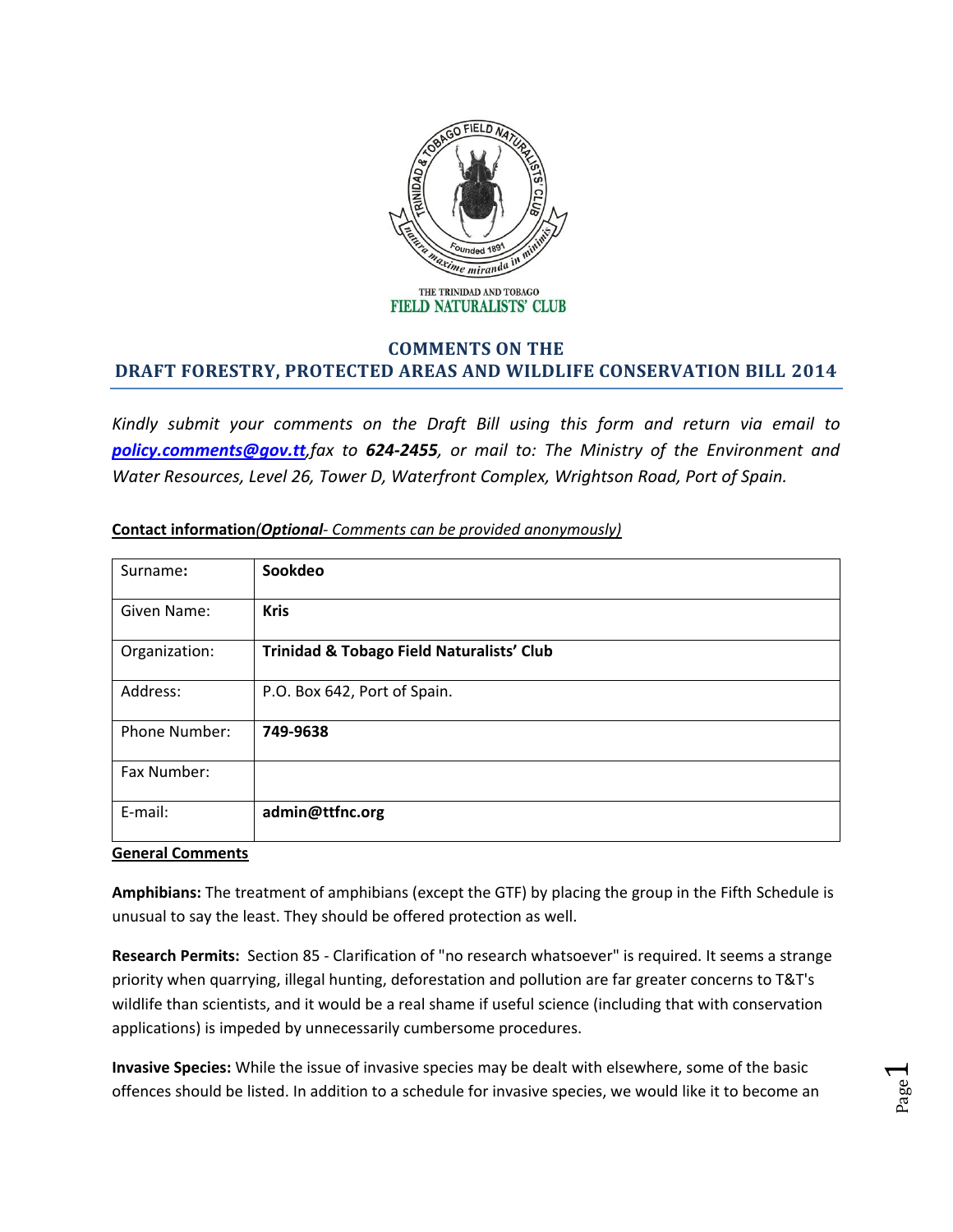offence for anyone to introduce any of these invasive plants or animals into the country.

**Hunting Season:** It does not appear that the open and closed seasons have been declared.

**Waterfowl Hunting**. Freshwater habitats have disappeared quickly since the collapse of the rice industry. The pressures faced by freshwater birds are significant. We would like to see all ducks being protected as a result. They should be removed from the Fifth Schedule.

## **Specific Comments**

| <b>Date</b>                                                                                 | $30th$ June 2014. (Extension of 1 month from advertised deadline of 31 <sup>st</sup> May 2014<br>was granted and confirmed by phone)                                                                                                                                                                                                                                                                                                                                                                                                                                                                                                                                                                                           |
|---------------------------------------------------------------------------------------------|--------------------------------------------------------------------------------------------------------------------------------------------------------------------------------------------------------------------------------------------------------------------------------------------------------------------------------------------------------------------------------------------------------------------------------------------------------------------------------------------------------------------------------------------------------------------------------------------------------------------------------------------------------------------------------------------------------------------------------|
| Clause #Insert<br>clause number,                                                            | Comment (Enter each comment specific to the Clause number that is of concern to                                                                                                                                                                                                                                                                                                                                                                                                                                                                                                                                                                                                                                                |
| sub number                                                                                  | you in the draftBill)                                                                                                                                                                                                                                                                                                                                                                                                                                                                                                                                                                                                                                                                                                          |
| etc.                                                                                        |                                                                                                                                                                                                                                                                                                                                                                                                                                                                                                                                                                                                                                                                                                                                |
| 36(8)                                                                                       | Remove the words "as reasonably possible". All development has to be consistent with the<br>NFP.                                                                                                                                                                                                                                                                                                                                                                                                                                                                                                                                                                                                                               |
| 38(2)                                                                                       | Increase the minimum day's notice to 14 days. Two days is not enough time for officials to<br>investigate felling on private properties.                                                                                                                                                                                                                                                                                                                                                                                                                                                                                                                                                                                       |
| 68(1)<br>"Harvesting,<br>Haulage or<br>Transportation<br>of Timber from<br>Protected Areas" | There should not be a provision to extract trees from any protected area. This possibility<br>must be denied entirely.                                                                                                                                                                                                                                                                                                                                                                                                                                                                                                                                                                                                         |
| 83(2)                                                                                       | Why have 180 days to apply for protected species permit when the time limit for partially<br>protected species permits is 12 days. The time limit for apply for a protected species permit<br>should be reduced to 12 days as well.                                                                                                                                                                                                                                                                                                                                                                                                                                                                                            |
| 85                                                                                          | No scientific research "whatsoever" is vague. This is a very unfortunate inclusion and we<br>oppose it. Many practices fall into the bracket of research that are not invasive. Passive<br>observation, like bird observation, is a research tool. Would camera trapping be illegal<br>without a permit? Would a light trap for insects be illegal? Would sampling fish in a stream<br>be illegal? Note that this applies to protected and non protected species alike. At the very<br>least, this should be clarified to specify invasive research for protected species. It would be a<br>real shame if useful science (including that with conservation applications) is impeded by<br>unnecessarily cumbersome procedures. |
| 77                                                                                          | It should be specified that hunting at night is prohibited. The penalty should be included                                                                                                                                                                                                                                                                                                                                                                                                                                                                                                                                                                                                                                     |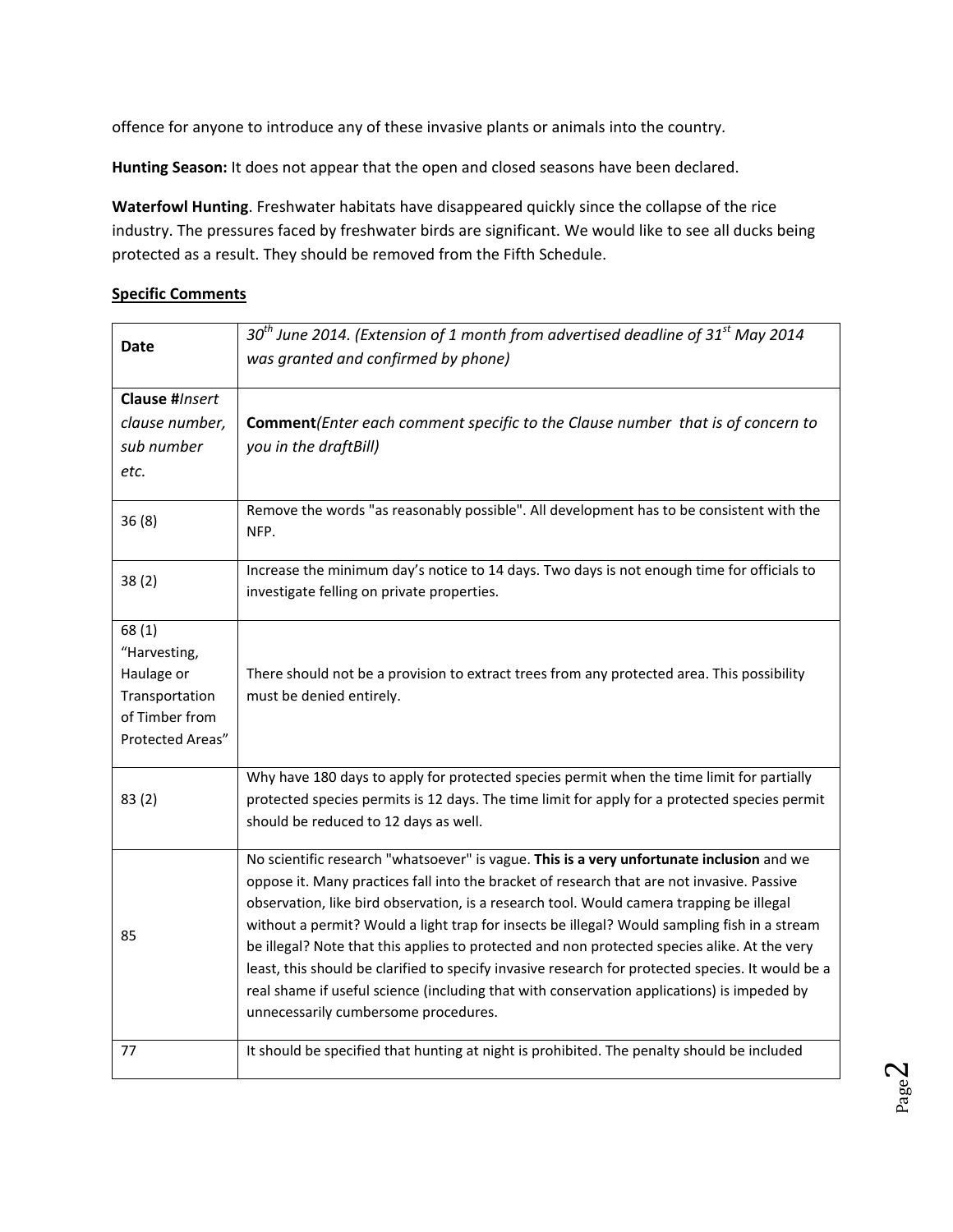| 77                                                                                                                                                           | The date of opening and closing of the hunting season should be declared. This was done in<br>the previous Conservation of Wildlife Act.                                                                                                                                                                                                                                                                                                                                                                                                                                                                                                                                                                                                                                 |
|--------------------------------------------------------------------------------------------------------------------------------------------------------------|--------------------------------------------------------------------------------------------------------------------------------------------------------------------------------------------------------------------------------------------------------------------------------------------------------------------------------------------------------------------------------------------------------------------------------------------------------------------------------------------------------------------------------------------------------------------------------------------------------------------------------------------------------------------------------------------------------------------------------------------------------------------------|
| 77                                                                                                                                                           | A penalty should be imposed for persons who are found in a game sanctuary without a<br>permit to enter the sanctuary                                                                                                                                                                                                                                                                                                                                                                                                                                                                                                                                                                                                                                                     |
| 77                                                                                                                                                           | A penalty should be imposed for persons who are found hunting without a valid hunting<br>permit                                                                                                                                                                                                                                                                                                                                                                                                                                                                                                                                                                                                                                                                          |
| 51. PART IV<br><b>DESIGNATION</b><br><b>AND</b><br><b>MANAGEMENT</b><br>OF PROTECTED<br><b>AREAS</b>                                                         | Restricted activities in protected areas should include the usage of vehicles. This includes,<br>but is not limited to, trucks, cars, motorcycles/ dirtbikes, ATV's and other off road vehicles.<br>Such vehicles are a disturbance to wildlife and can directly threaten some species (eg.<br>vehicles on beaches threaten turtle nests)                                                                                                                                                                                                                                                                                                                                                                                                                                |
| Second<br>Schedule,<br><b>SPECIES OF</b><br><b>TREES FOR</b><br><b>WHICH A</b><br>PRIVATE TIMBER<br><b>HARVESTING</b><br><b>PERMIT IS</b><br><b>REQUIRED</b> | Bois bande refers to any of three different trees. All three are exploited. The draft second<br>schedule lists Richeria grandis only. Parinari campestris and Roupala montana need to be<br>included as well.                                                                                                                                                                                                                                                                                                                                                                                                                                                                                                                                                            |
| Third Schedule,<br>Protected Areas.<br>Part B Special<br>Conservation<br>Reserves                                                                            | The Erin Savanna and Mt St Benedict Savannas should be included here. Natural savannas<br>are a critically threatened in Trinidad and should be afforded full protection.                                                                                                                                                                                                                                                                                                                                                                                                                                                                                                                                                                                                |
| Third Schedule,<br>Protected Areas.<br>Part E Habitat or<br><b>Species</b><br>Management<br>Reserves                                                         | Other swamps have been excluded. Rousillac, Los Blanquizales, Icacos/Cedros, North<br>Oropouche, Guayaguayare and Brickfield/Carli Bay should be included. For Tobago, the Bon<br>Accord Mangroves & Buccoo Swamp should be included.                                                                                                                                                                                                                                                                                                                                                                                                                                                                                                                                    |
| Third Schedule.<br>Protected Areas.<br>Part E Habitat or<br>Species<br>Management<br>Reserves                                                                | The mudflat at Brickfield/Orange Valley was proposed several years ago to be designated a<br>shorebird sanctuary (see Brickfield Shore Bird Sanctuary). It should be listed as such now.<br>This area is significant for its congregatory waterbirds. Large, regionally important wintering<br>congregations of Laughing Gull (Larus atricilla), Royal Tern (Sterna maxima) and Black<br>Skimmer (Rynchops niger) gather on the mudflats and around the fishing boats and depots.<br>The IBA also supports flocks of transient or over-wintering Neotropical migratory shorebirds<br>numbering between 10,000 and 20,000 birds (predominantly Semipalmated (Calidris pusilla)<br>and Western C. (mauri) sandpipers). Herons and ibises that roost in the mangroves often |

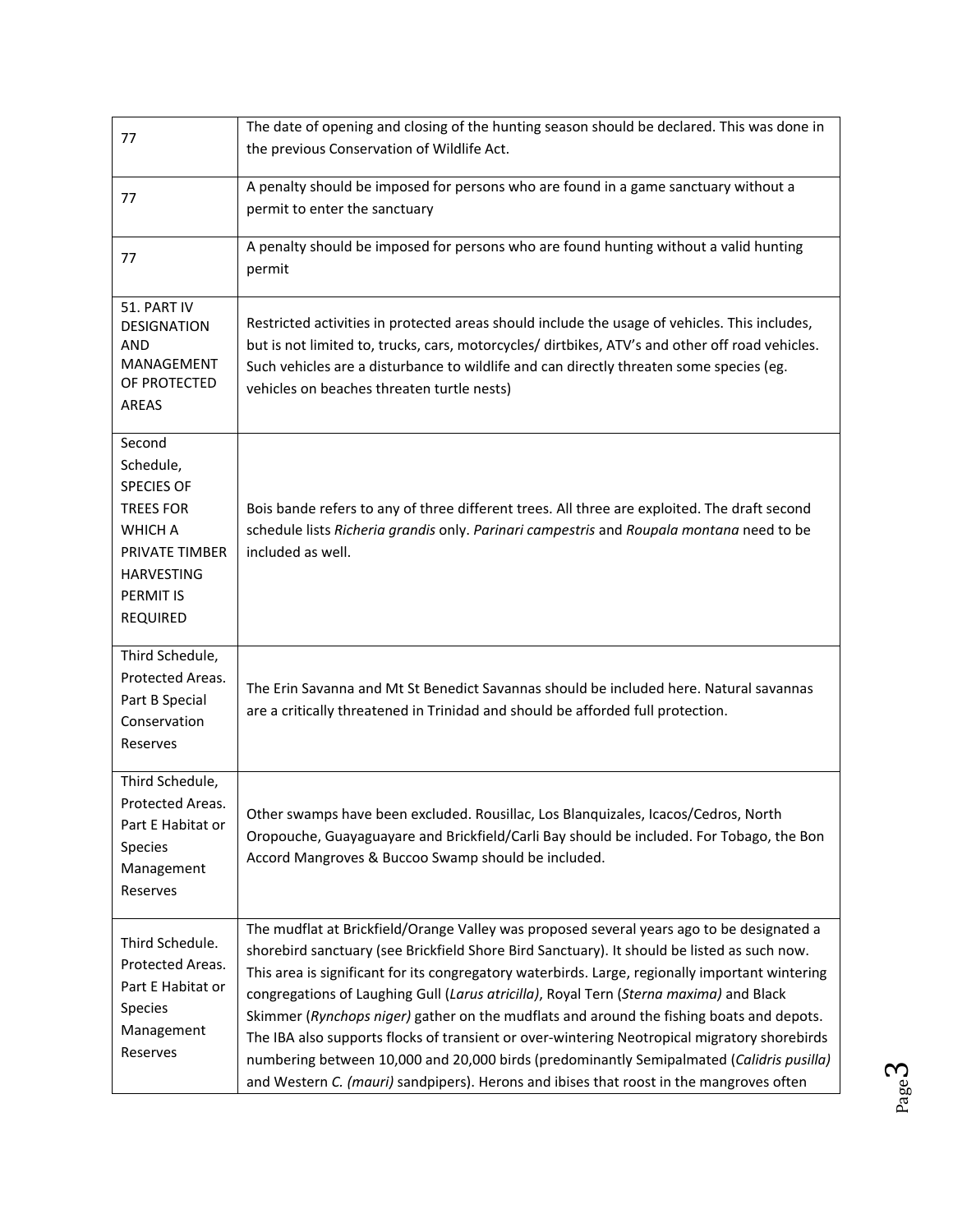|                                                                                                       | feed on the adjacent mudflats. Regionally important numbers of Brown Pelicans (Pelecanus<br>occidentalis) roost in the mangroves.                                                                                                       |
|-------------------------------------------------------------------------------------------------------|-----------------------------------------------------------------------------------------------------------------------------------------------------------------------------------------------------------------------------------------|
| Third Schedule.<br>Protected Areas.<br>Part E Habitat or<br>Species<br>Management<br>Reserves         | Include the Cat's Hill forests (Moruga) as a habitat reserve. Ocelot and possibly Trinidad<br>Piping-Guan still reside here (both ESS species)                                                                                          |
| Third Schedule.<br>Protected Areas.<br>Part G<br>Sustainable Use<br>Reserves                          | Include the Caroni Rice Fields. These fields are an important freshwater feeding site for<br>resident and migrant wading birds and waterfowl. Freshwater environments are threatened<br>in Trinidad and Tobago and should be conserved. |
| Third Schedule.<br>Protected Areas.<br>Part E Habitat or<br>Species<br>Management<br>Reserves.        | The Golden Tree Frog is found on El Cerro del Aripo and Morne Bleu. These sites should be<br>included as El Tucuche has been. (ESS species)                                                                                             |
| Third Schedule.<br>Protected Areas.<br>Part G<br>Sustainable Use<br>Reserves.                         | The extensive freshwater marshes and reed beds in the South Oropouche Lagoon<br>(Woodland) should be included. Freshwater environments are threatened in Trinidad and<br>Tobago and should be conserved.                                |
| Third Schedule.<br>Protected Areas.<br>Part D Natural<br>Landmarks and<br>Monuments                   | All mud volcanoes should be included. List available at the GSTT website (www.thegstt.com)                                                                                                                                              |
| Third Schedule.<br>Protected Areas.<br>Part E Habitat or<br><b>Species</b><br>Management<br>Reserves. | All major cave systems should be afforded some protection here. Cave systems are a unique<br>environment which vulnerable to disturbance.                                                                                               |
| Fourth Schedule.<br>PART A<br><b>PROTECTED</b><br><b>SPECIES OF</b><br>FAUNA / A1                     | The lined seedeater (Sporophila lineola) is a migrant seedeater that has been found to<br>regularly visit Trinidad. It should be added to the Fourth Schedule: A1 Critically Endangered<br>Species of Fauna                             |

Page 4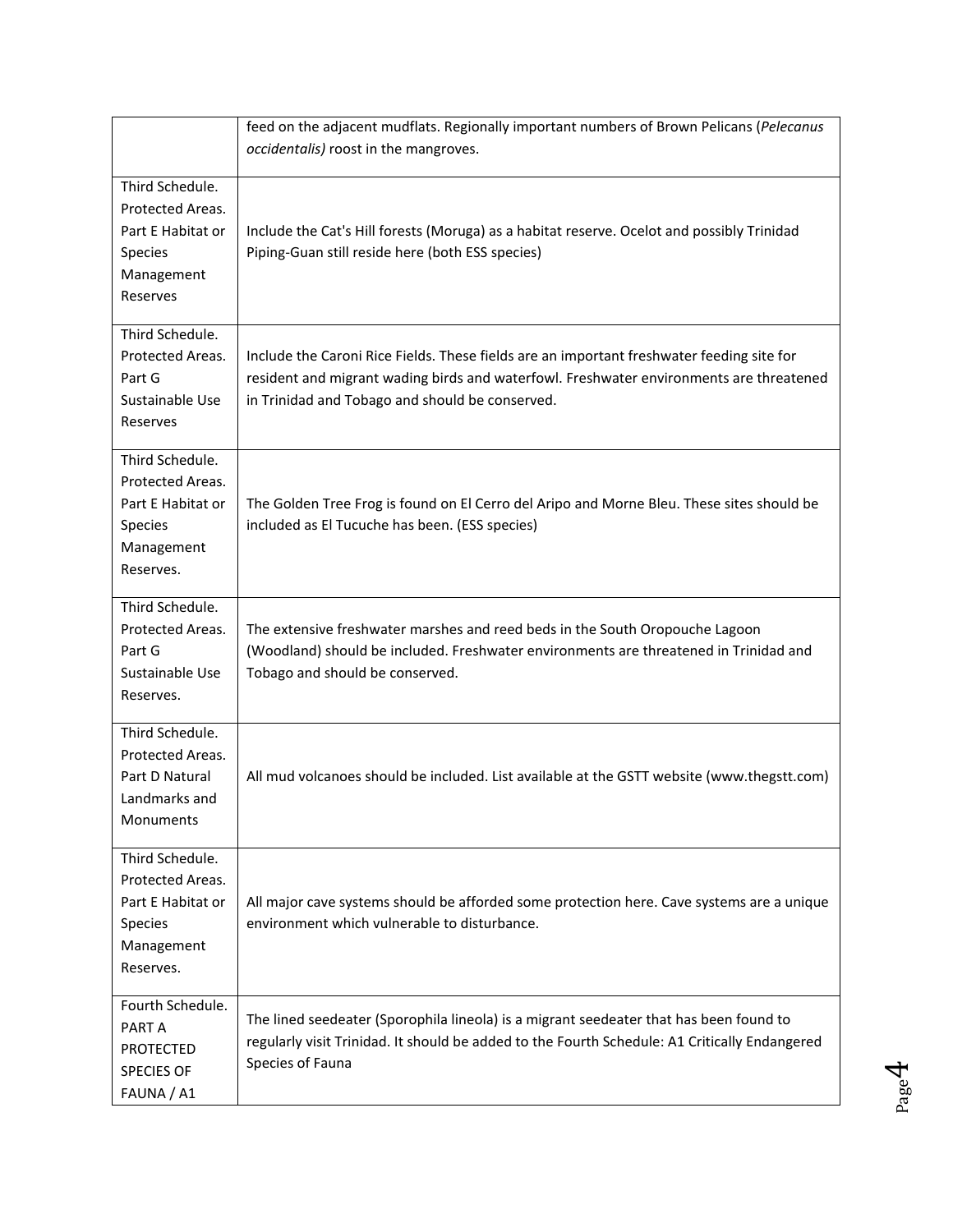| <b>CRITICALLY</b>  |                                                                                                 |
|--------------------|-------------------------------------------------------------------------------------------------|
| <b>ENDANGERED</b>  |                                                                                                 |
| <b>SPECIES OF</b>  |                                                                                                 |
| <b>FAUNA</b>       |                                                                                                 |
|                    |                                                                                                 |
| Fourth Schedule.   |                                                                                                 |
| <b>B4 NEAR-</b>    | Bois bande refers to any of three different trees. All three are exploited. The draft currently |
| THREATENED         | lists Roupala montana only. Parinari campestris and Richeria grandis need to be included to     |
| <b>SPECICES OF</b> | to B4 Near Threatened Species of Fauna.                                                         |
| <b>FLORA</b>       |                                                                                                 |
|                    |                                                                                                 |
| Fourth Schedule.   |                                                                                                 |
| PART A             |                                                                                                 |
| <b>PROTECTED</b>   |                                                                                                 |
| <b>SPECIES OF</b>  | Freshwater Turtles. The galap (Rhinoclemmys punctularia), the matamata (Chelus                  |
| FAUNA/A2           | fimbriatus), the Gibba turtle (Phrynops gibbus) and Mud Turtle (Kinosternon scorpioides)        |
| <b>ENDANGERED</b>  | should be included on A2 ENDANGERED SPECIES OF FAUNA                                            |
| <b>SPECIES OF</b>  |                                                                                                 |
| <b>FAUNA</b>       |                                                                                                 |
|                    |                                                                                                 |
| Fourth Schedule.   |                                                                                                 |
| PART A             |                                                                                                 |
| <b>PROTECTED</b>   |                                                                                                 |
| <b>SPECIES OF</b>  | All bat species other than Desmodus rotundus sould be listed on A3 VULNERABLE SPECIES           |
| FAUNA/A3           | OF FAUNA                                                                                        |
| VULNERABLE         |                                                                                                 |
| <b>SPECIES OF</b>  |                                                                                                 |
| <b>FAUNA</b>       |                                                                                                 |
|                    |                                                                                                 |
| Fifth Schedule.    | Amphibians should be removed from the Fifth Schedule and placed on the Fourth Schedule:         |
| Part A: Partially  | A4 NEAR-THREATENED SPECIES OF FAUNA. What is the rationale for placing them in the              |
| Protected          | Fifth Schedule? Amphibians are threatened globally by chytrid fungus and should be offered      |
| Species of Fauna   | as much protection as possible.                                                                 |
|                    |                                                                                                 |
| Fifth Schedule.    |                                                                                                 |
| Part A: Partially  | Both coral snake species should be identified rather than just list Micrurus spp. They are      |
| Protected          | Micrurus circinalis and Micrurus lemniscatus                                                    |
| Species of Fauna   |                                                                                                 |
|                    |                                                                                                 |
| Fourth Schedule.   | The following bird species should be part of this section:                                      |
| PART A             | Trinidad Piping Guan (Pipile pipile)                                                            |
| <b>PROTECTED</b>   | White-tailed Sabrewing (Campylopterus ensipennis)                                               |
| <b>SPECIES OF</b>  | Audobon's Shearwater (Puffinus Iherminieri)                                                     |
| FAUNA / A1         | Masked Duck (Nomonyx dominicus)                                                                 |
| <b>CRITICALLY</b>  | Scaled Antpitta (Grallaria guatimalensis)                                                       |
| <b>ENDANGERED</b>  | Spotted Rail (Pardirallus maculates)                                                            |
| <b>SPECIES OF</b>  | Moriche Oriole (Icterus chrysocephalus)                                                         |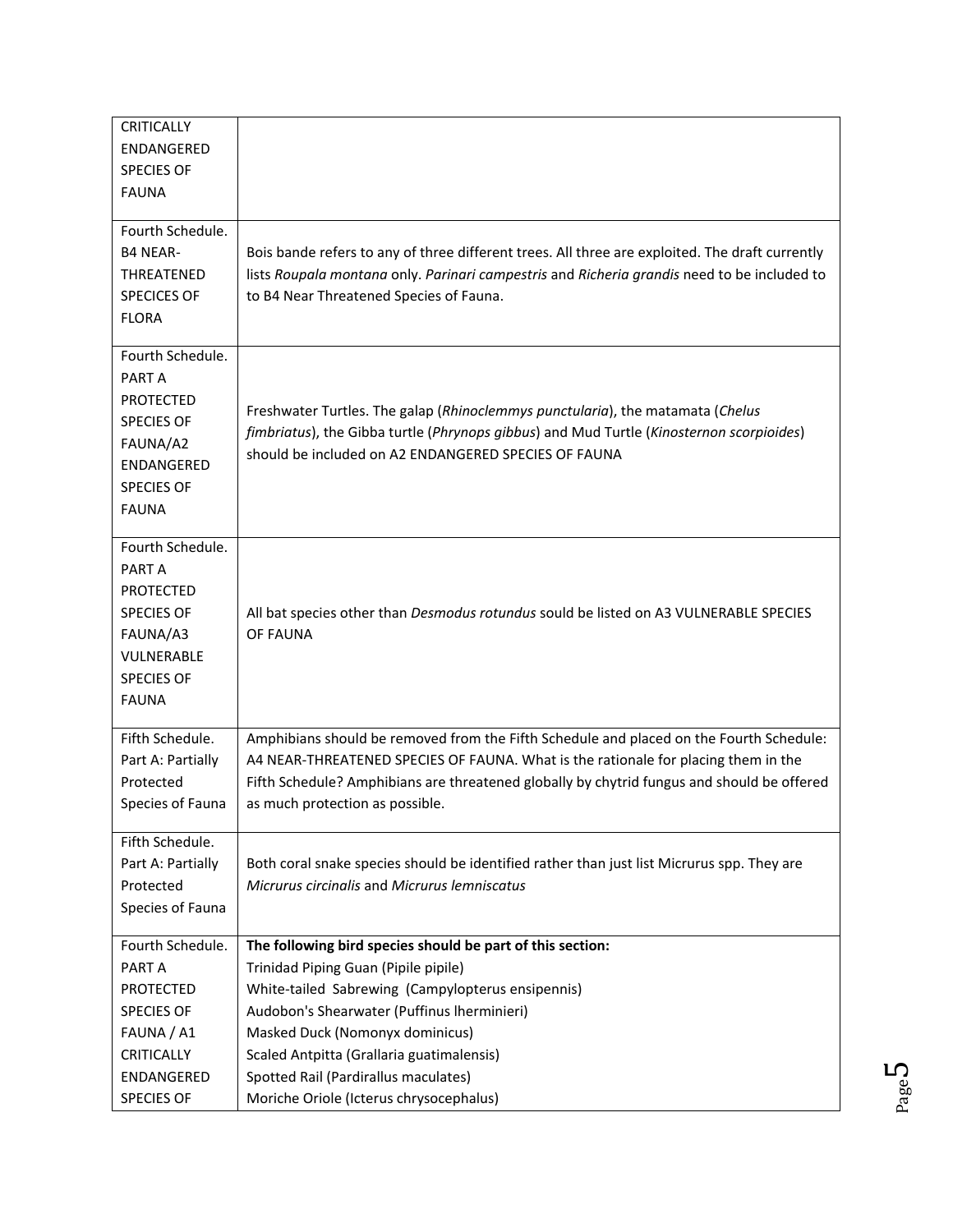| <b>FAUNA</b>                                                                                                         | Rufescent Tiger-heron (Tigrisoma lineatum)                                                                                                                                                                                                                                                                                                                                                                                                                                                                                                                                                                                                                                          |
|----------------------------------------------------------------------------------------------------------------------|-------------------------------------------------------------------------------------------------------------------------------------------------------------------------------------------------------------------------------------------------------------------------------------------------------------------------------------------------------------------------------------------------------------------------------------------------------------------------------------------------------------------------------------------------------------------------------------------------------------------------------------------------------------------------------------|
|                                                                                                                      | Blue and Yellow macaw (Ara ararauna)                                                                                                                                                                                                                                                                                                                                                                                                                                                                                                                                                                                                                                                |
|                                                                                                                      | Striped Owl (Pseudoscops clamator)                                                                                                                                                                                                                                                                                                                                                                                                                                                                                                                                                                                                                                                  |
|                                                                                                                      | Boat-billed Heron (Cochlearius cochlearius)                                                                                                                                                                                                                                                                                                                                                                                                                                                                                                                                                                                                                                         |
|                                                                                                                      | Chestnut-bellied SeedFinch (Oryzoborus angolensis)                                                                                                                                                                                                                                                                                                                                                                                                                                                                                                                                                                                                                                  |
|                                                                                                                      | Grey Seedeater (Sporophila intermedia)                                                                                                                                                                                                                                                                                                                                                                                                                                                                                                                                                                                                                                              |
|                                                                                                                      | Lesson's Seedeater (Sporophila bouvronides)                                                                                                                                                                                                                                                                                                                                                                                                                                                                                                                                                                                                                                         |
|                                                                                                                      | Lined Seedeater (Sporophila lineola)                                                                                                                                                                                                                                                                                                                                                                                                                                                                                                                                                                                                                                                |
|                                                                                                                      | Wing-barred Seedeater (Sporophila Americana)                                                                                                                                                                                                                                                                                                                                                                                                                                                                                                                                                                                                                                        |
|                                                                                                                      | Yellow-bellied seedeater (Sporophila nigricollis)                                                                                                                                                                                                                                                                                                                                                                                                                                                                                                                                                                                                                                   |
|                                                                                                                      | Large-billed Seedfinch (Oryzoborus crassirostris)                                                                                                                                                                                                                                                                                                                                                                                                                                                                                                                                                                                                                                   |
|                                                                                                                      | Ruddy-breasted seedeater (Sporophila minuta)                                                                                                                                                                                                                                                                                                                                                                                                                                                                                                                                                                                                                                        |
|                                                                                                                      | Slate-coloured Seedeater (Sporophila schistacea)                                                                                                                                                                                                                                                                                                                                                                                                                                                                                                                                                                                                                                    |
|                                                                                                                      | Oilbird (Steatornis caripensis)                                                                                                                                                                                                                                                                                                                                                                                                                                                                                                                                                                                                                                                     |
|                                                                                                                      | Golden-rumped Euphonia (Euphonia cynocephali)                                                                                                                                                                                                                                                                                                                                                                                                                                                                                                                                                                                                                                       |
|                                                                                                                      | The following bird species should be part of this section:                                                                                                                                                                                                                                                                                                                                                                                                                                                                                                                                                                                                                          |
|                                                                                                                      | Red-bellied macaw (Orthopsittaca manilata)                                                                                                                                                                                                                                                                                                                                                                                                                                                                                                                                                                                                                                          |
| Fourth Schedule.                                                                                                     | Pinnated Bittern (Botaurus pinnatus)                                                                                                                                                                                                                                                                                                                                                                                                                                                                                                                                                                                                                                                |
| PART A                                                                                                               | Least Bittern (Ixobrychus exilis)                                                                                                                                                                                                                                                                                                                                                                                                                                                                                                                                                                                                                                                   |
| <b>PROTECTED</b>                                                                                                     | Stripe-backed Bittern (Ixobrychus involucris)                                                                                                                                                                                                                                                                                                                                                                                                                                                                                                                                                                                                                                       |
| <b>SPECIES OF</b>                                                                                                    | Ornate hawk-Eagle (Spizaetus ornatus)                                                                                                                                                                                                                                                                                                                                                                                                                                                                                                                                                                                                                                               |
| FAUNA / A2                                                                                                           | Black Hawk-Eagle (Spizaetus tyrannus)                                                                                                                                                                                                                                                                                                                                                                                                                                                                                                                                                                                                                                               |
| ENDANGERED                                                                                                           | Comb Duck (Sarkidiornis melanotos)                                                                                                                                                                                                                                                                                                                                                                                                                                                                                                                                                                                                                                                  |
| <b>SPECIES OF</b>                                                                                                    | White-tailed Goldenthroat (Polytmus guainumbi)                                                                                                                                                                                                                                                                                                                                                                                                                                                                                                                                                                                                                                      |
| <b>FAUNA</b>                                                                                                         | Red-billed Tropicbird (Phaethon aethereus)                                                                                                                                                                                                                                                                                                                                                                                                                                                                                                                                                                                                                                          |
|                                                                                                                      | Magnificent Frigatebird (Fregata magnificens)                                                                                                                                                                                                                                                                                                                                                                                                                                                                                                                                                                                                                                       |
|                                                                                                                      | Bearded Bellbird (Procnias averano)                                                                                                                                                                                                                                                                                                                                                                                                                                                                                                                                                                                                                                                 |
|                                                                                                                      | Azure Gallinule (Porphyrio flavirostris)                                                                                                                                                                                                                                                                                                                                                                                                                                                                                                                                                                                                                                            |
|                                                                                                                      | The following bird species should be part of this section:                                                                                                                                                                                                                                                                                                                                                                                                                                                                                                                                                                                                                          |
|                                                                                                                      | All Ducks (Anatidae)                                                                                                                                                                                                                                                                                                                                                                                                                                                                                                                                                                                                                                                                |
|                                                                                                                      |                                                                                                                                                                                                                                                                                                                                                                                                                                                                                                                                                                                                                                                                                     |
|                                                                                                                      |                                                                                                                                                                                                                                                                                                                                                                                                                                                                                                                                                                                                                                                                                     |
|                                                                                                                      |                                                                                                                                                                                                                                                                                                                                                                                                                                                                                                                                                                                                                                                                                     |
|                                                                                                                      |                                                                                                                                                                                                                                                                                                                                                                                                                                                                                                                                                                                                                                                                                     |
|                                                                                                                      |                                                                                                                                                                                                                                                                                                                                                                                                                                                                                                                                                                                                                                                                                     |
|                                                                                                                      |                                                                                                                                                                                                                                                                                                                                                                                                                                                                                                                                                                                                                                                                                     |
|                                                                                                                      | Rufous-vented Chachalaca (Ortalis ruficauda)                                                                                                                                                                                                                                                                                                                                                                                                                                                                                                                                                                                                                                        |
|                                                                                                                      | American Flamingo (Phoenicopterus ruber)                                                                                                                                                                                                                                                                                                                                                                                                                                                                                                                                                                                                                                            |
|                                                                                                                      | Roseate spoonbill (Platalea ajaja)                                                                                                                                                                                                                                                                                                                                                                                                                                                                                                                                                                                                                                                  |
|                                                                                                                      | Limpkin (Aramus guarauna)                                                                                                                                                                                                                                                                                                                                                                                                                                                                                                                                                                                                                                                           |
| <b>FAUNA</b>                                                                                                         |                                                                                                                                                                                                                                                                                                                                                                                                                                                                                                                                                                                                                                                                                     |
|                                                                                                                      |                                                                                                                                                                                                                                                                                                                                                                                                                                                                                                                                                                                                                                                                                     |
|                                                                                                                      |                                                                                                                                                                                                                                                                                                                                                                                                                                                                                                                                                                                                                                                                                     |
|                                                                                                                      |                                                                                                                                                                                                                                                                                                                                                                                                                                                                                                                                                                                                                                                                                     |
|                                                                                                                      |                                                                                                                                                                                                                                                                                                                                                                                                                                                                                                                                                                                                                                                                                     |
|                                                                                                                      |                                                                                                                                                                                                                                                                                                                                                                                                                                                                                                                                                                                                                                                                                     |
| Fourth Schedule.<br>PART A<br><b>PROTECTED</b><br><b>SPECIES OF</b><br>FAUNA / A3<br>VULNERABLE<br><b>SPECIES OF</b> | All hawks, Kites and Falcons (Accipitridae & Falconidae)<br>All Owls Strigidae; Barn Owl, Mottled Owl, Short-eared Owl, Spectacled Owl<br>Sulphury Flycatcher (Tyrannopsis sulphurea)<br>Hook-billed Kite (Chondrohierax uncinatus)<br>Black-bellied Whistling Duck (Dendrocygna autumnalis)<br>White-faced Whistling Duck (Dendrocygna viduata)<br>Fulvous Whistling-Duck (Dendrocygna bicolor)<br>Rufous-necked WoodRail (Aramides axillaris<br>Yellow-breasted Crake (Porzana flaviventer)<br>Gray-breasted Crake (Laterallus exilis)<br>Laughing Gull (Leucophaeus atricilla)<br>Dickcissel (Spiza Americana)<br>Brown Booby (Sula leucogaster)<br>Red-footed Booby (Sula sula) |

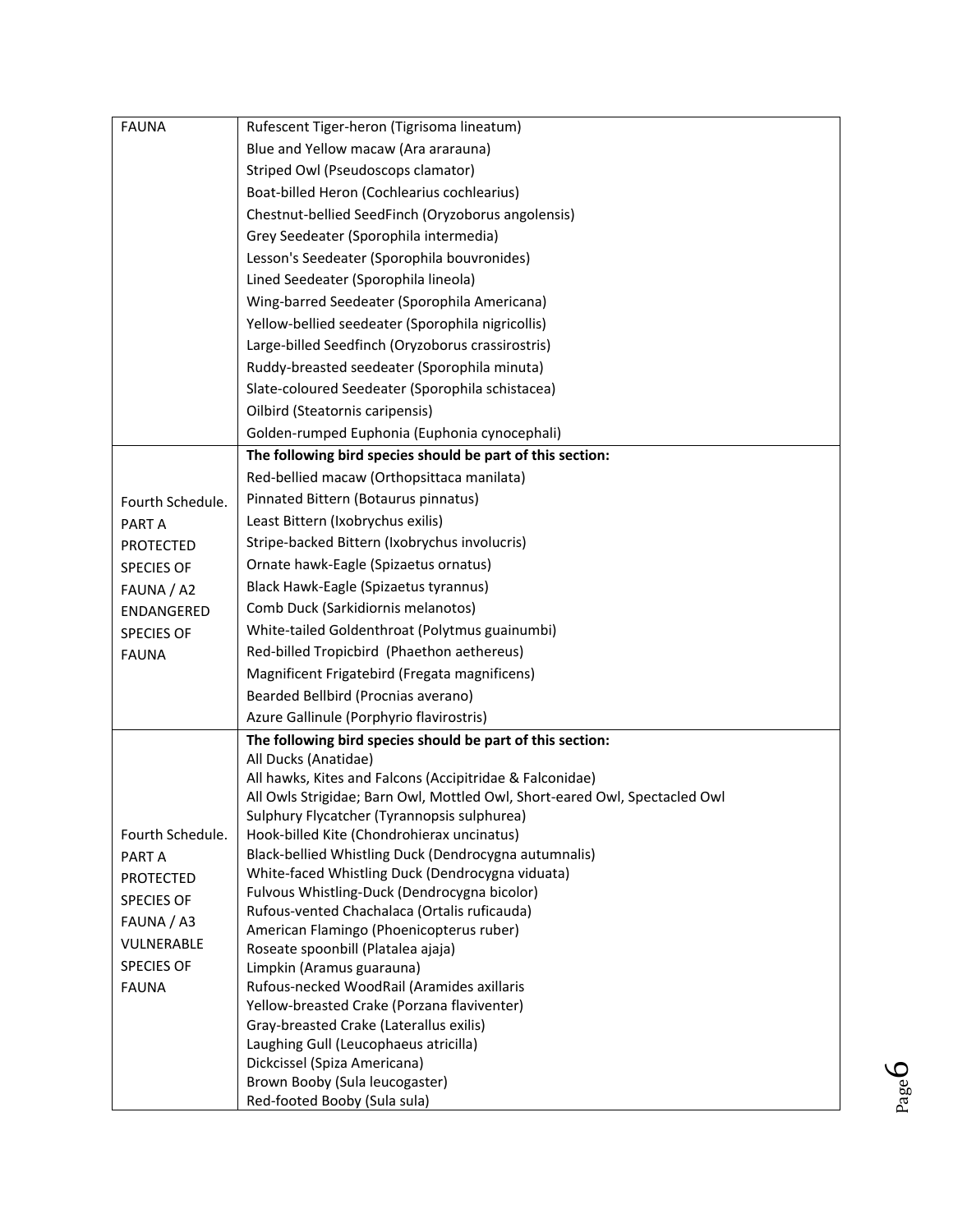|                                             | Masked Booby (Sula dactylatra)<br>Trinidad Motmot (Momotus bahamensis)                                                                                                                                                                                                                              |
|---------------------------------------------|-----------------------------------------------------------------------------------------------------------------------------------------------------------------------------------------------------------------------------------------------------------------------------------------------------|
| ? Schedule.<br>Closed season<br>for hunting | Declaration of the Close Season for hunting is missing. Under the Conservation of Wildlife<br>Act Ch 67:01, the season is listed in the Fifth Schedule. This declaration should be included.                                                                                                        |
| ? Schedule.<br>Invasive species             | Invasive Species Register. We suggest a schedule be developed to list invasive species of<br>flora and fauna. This schedule then becomes the basis for prosecuting dealers and other<br>individuals who are caught bringing invasives into the country.                                             |
| <b>PERMITS</b>                              | There should be a stated requirement that holders of permits for permitted activities must<br>have the permit in their possession while carrying out the permitted activity.                                                                                                                        |
| 107 PART XIII.<br>Offences                  | A minimum dollar value and jail sentence should be prescribed. We suggest a minimum of<br>\$10,000 and/or six months in jail.                                                                                                                                                                       |
| 107 (1) PART XIII.<br>Offences              | A penalty should be imposed for persons who are found in a game sanctuary without a<br>permit to enter the sanctuary                                                                                                                                                                                |
| 107 (1) PART XIII.<br>Offences              | A penalty should be imposed for person(s) who are found hunting without a valid hunting<br>permit during the open season.                                                                                                                                                                           |
| 107 (1) (s) PART<br>XIII. Offences          | Any person who pollutes or causes to be polluted any water in a river, stream, ravine, well,<br>dam, reservoir or other watercourse in a protected area should be fines AND MADE TO<br><b>COVER THE COST OF REHABILITATION</b>                                                                      |
| 107 (1) (t) PART<br>XIII. Offences          | Any person who harvests, hauls or transports timber from a protected area unless<br>permitted by the Authority or Department and in accordance with the conditions of<br>Protected Area Timber Harvest permit issued to him should be fined AND HAVE THEIR<br><b>EQUIPMENT AND VEHICLES SIEZED.</b> |
| 107 (1) (pp)<br>PART XIII.<br>Offences      | According to the current wording, it would be illegal to plant the seed of any native flora<br>without a permit. This is not in the best interests of reforestation efforts and should be<br>restructured.                                                                                          |
| 107 (1) (u) PART<br>XIII. Offences          | A similar treatment for fauna is needed. There is a real threat of animals such as invasive<br>fish and reptiles being introduced.                                                                                                                                                                  |
|                                             | <b>ERRORS</b>                                                                                                                                                                                                                                                                                       |
| 107(2)                                      | Words and numbers of the fine do not match                                                                                                                                                                                                                                                          |
|                                             |                                                                                                                                                                                                                                                                                                     |
| 127 $(1)$ and $(2)$                         | Words and numbers of the fine do not match                                                                                                                                                                                                                                                          |
| 128(4)                                      | Words and numbers of the fine do not match                                                                                                                                                                                                                                                          |
| Part C                                      | Spelling of Caroni Swamp National Park                                                                                                                                                                                                                                                              |
| Part A                                      | Spelling of picoplat                                                                                                                                                                                                                                                                                |

Page  $\overline{\phantom{0}}$